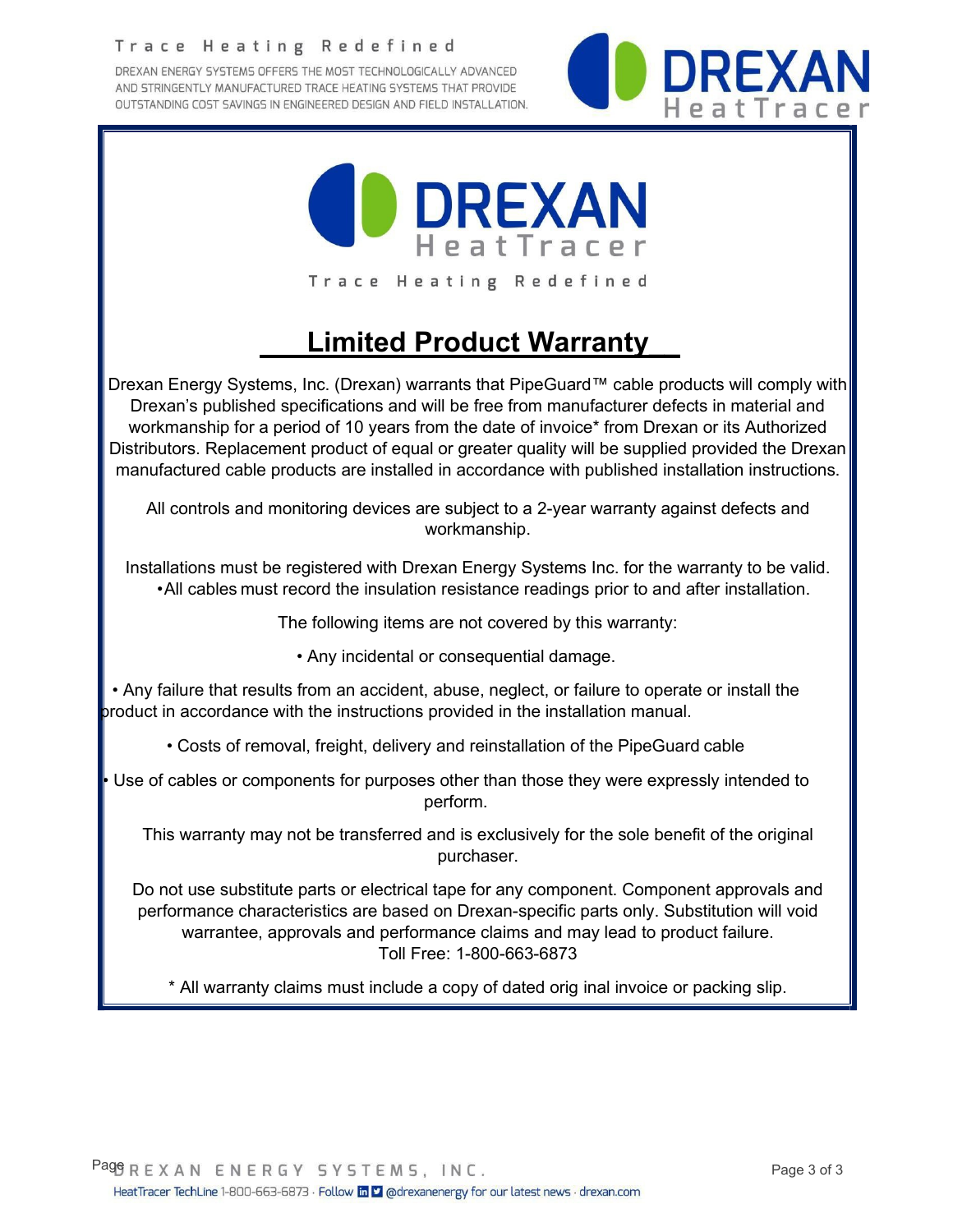#### Trace Heating Redefined

DREXAN ENERGY SYSTEMS OFFERS THE MOST TECHNOLOGICALLY ADVANCED AND STRINGENTLY MANUFACTURED TRACE HEATING SYSTEMS THAT PROVIDE OUTSTANDING COST SAVINGS IN ENGINEERED DESIGN AND FIELD INSTALLATION.



#### **TESTING SELF-REGULATING CABLE**

For PipeGuard CMH cable a test should be performed when the heating cable is received, prior to installation and after installation using a 500 VDC megger.

For Self-regulating cable a test should be performed when the heating cable is received, prior to installation and after installation using a 2500 VDC megger.

Note: Do not use a megger in excess of 2500 vdc.

Detecting cable damage prior to the application of insulation can prevent additional

labor costs. Minimum readings of 20 Meg ohms for each circuit is an acceptable level to

test for.

After thermal insulation is installed the Megohmmeter test should be repeated.

Minimum resistance should be 5 Megohms

Connect the positive lead to the bus wires and the negative lead to the ground braid.



A record should be kept of the reading after the cable has been installed. This reading can be used as a reference point when taking future readings during regular maintenance.

## \*Note: This record must be registered with Drexan Energy Systems Inc. for the 10 year limited warranty to apply.

A history of resistance readings can be useful in spotting moisture ingression into the cable from either junction boxes or physical damage to the cable.

See the following page for a "Test Report" template.